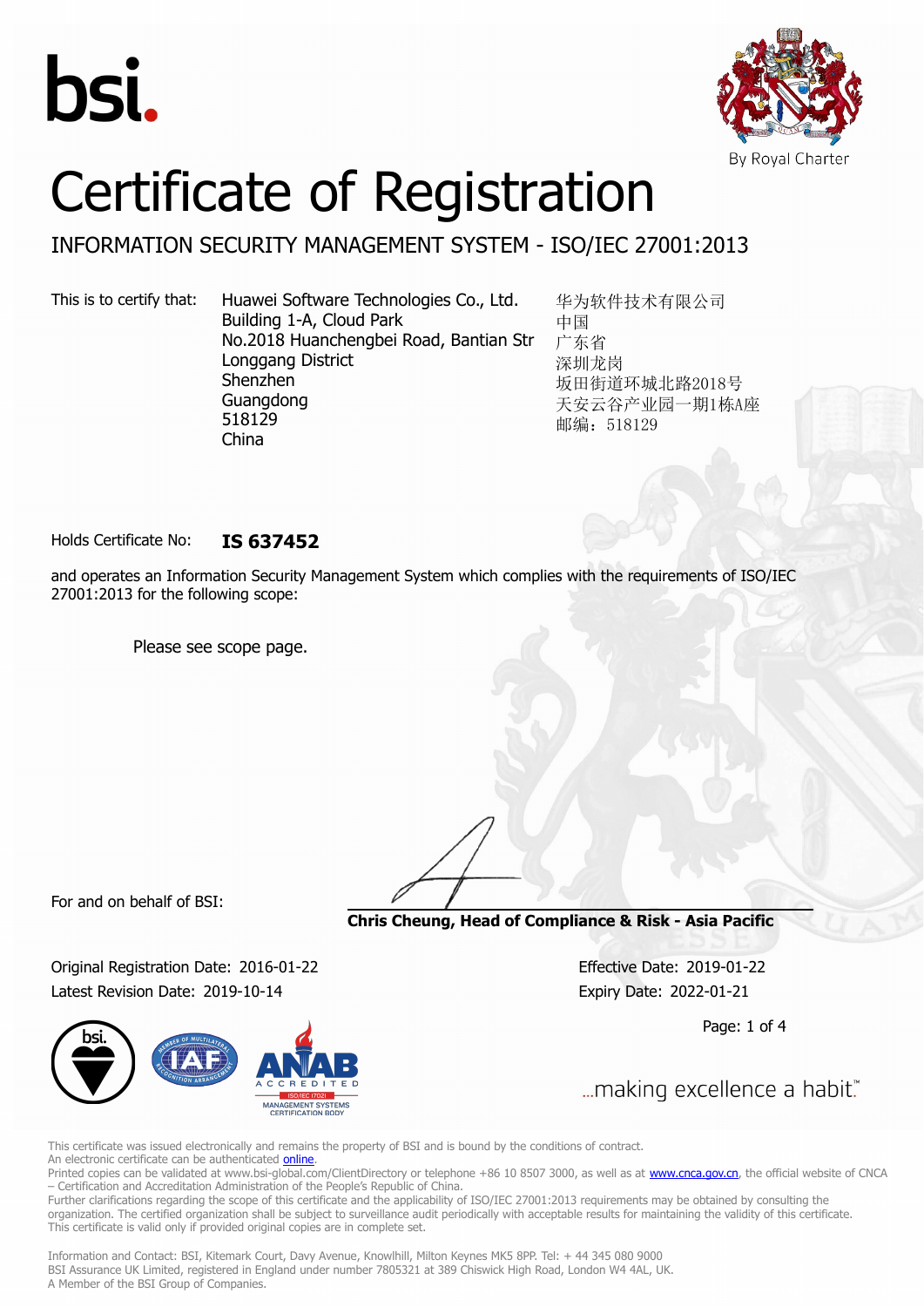## Registered Scope:

The management of information security in the following areas:

The provision of design, research and development, operation and maintenance services of Huawei Mobile Services, including HUAWEI MOBILE CLOUD, HMS CORE(include HUAWEI ID, HUAWEI PUSH), HUAWEI OTA, HUAWEI THEMES, HUAWEI APPGALLERY, HUAWEI Health, HUAWEI VIDEO, HUAWEI MUSIC, HUAWEI APPADVISOR, HUAWEI WALLET, HUAWEI SKYTONE, HUAWEI BROWSER, HUAWEI ASSISTANT, AI Lens, HiVoice, HUAWEI HiAI, HiKeyboard, HUAWEI GAMECENTER, HUAWEI READER. The scope of operation services exclude HUAWEI OTA, HUAWEI Health, HUAWEI HiAI. The operation and maintenance service areas only cover domestic areas (exclude Hong Kong, Macau and Taiwan). This is in accordance with the Statement of Application version 1.3, issued on May 30, 2018. Registration address: No.101 Ruanjian Avenue, Yuhuatai District, Nanjing

信息安全管理覆盖以下范围:

提供华为终端云服务的设计、研发、运营和运维服务,包括华为云空间、华为移动服务(含华为帐号、推送 服务)、在线升级、华为主题、应用市场、运动健康、华为视频、华为音乐、精品推荐、华为钱包、天际 通、华为浏览器、智能助手、智慧视觉、智慧语音助手、华为智慧能力、智慧输入法、游戏中心、华为阅 读。其中运营范围不包括在线升级、运动健康和华为智慧能力。运营和运维服务区域仅限于中国国内(不包 括港澳台地区)。

这与2018年5月30日1.3版本的适用性声明相一致。 注册地址:南京市雨花台区软件大道101号

Original Registration Date: 2016-01-22 Effective Date: 2019-01-22 Latest Revision Date: 2019-10-14 **Expiry Date: 2022-01-21** Expiry Date: 2022-01-21

Page: 2 of 4

This certificate was issued electronically and remains the property of BSI and is bound by the conditions of contract. An electronic certificate can be authenticated **[online](https://pgplus.bsigroup.com/CertificateValidation/CertificateValidator.aspx?CertificateNumber=IS+637452&ReIssueDate=14%2f10%2f2019&Template=cnen)**.

Printed copies can be validated at www.bsi-global.com/ClientDirectory or telephone +86 10 8507 3000, as well as at [www.cnca.gov.cn,](www.cnca.gov.cn) the official website of CNCA – Certification and Accreditation Administration of the People's Republic of China.

Further clarifications regarding the scope of this certificate and the applicability of ISO/IEC 27001:2013 requirements may be obtained by consulting the organization. The certified organization shall be subject to surveillance audit periodically with acceptable results for maintaining the validity of this certificate. This certificate is valid only if provided original copies are in complete set.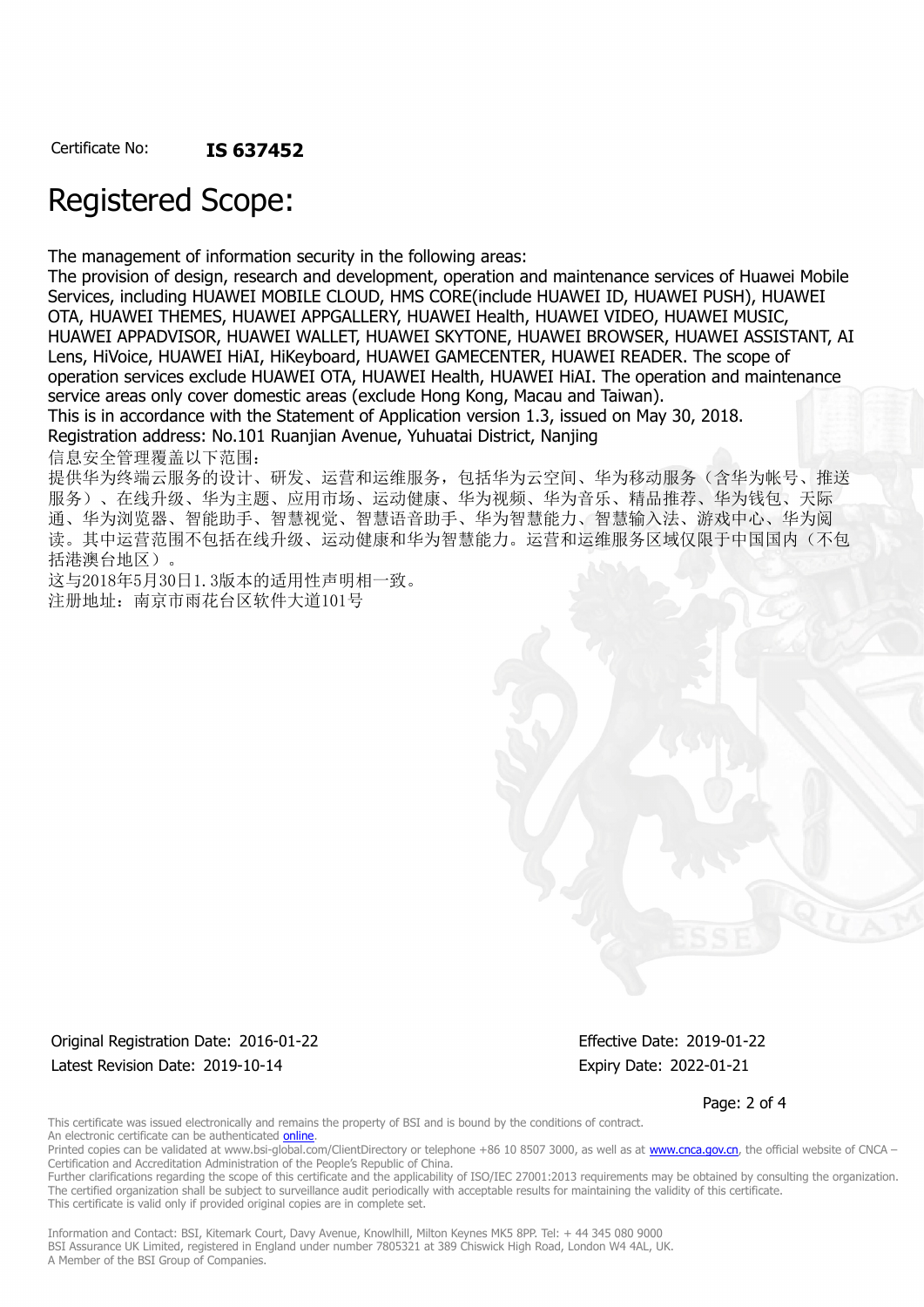#### Certificate No: **IS 637452**

Location **Exercise 2018 Location Registered Activities** 

| Huawei Software Technologies Co., Ltd. | The management of information security in the following     |
|----------------------------------------|-------------------------------------------------------------|
| Building 1-A, Cloud Park               | areas:                                                      |
| No.2018 Huanchengbei Road, Bantian Str | The provision of design, research and development,          |
| Longgang District                      | operation and maintenance services of Huawei Mobile         |
|                                        | Services, including HUAWEI MOBILE CLOUD, HMS                |
| Shenzhen                               | CORE(include HUAWEI ID, HUAWEI PUSH), HUAWEI OTA,           |
| Guangdong                              | HUAWEI THEMES, HUAWEI APPGALLERY, HUAWEI Health,            |
| 518129                                 | HUAWEI VIDEO, HUAWEI MUSIC, HUAWEI APPADVISOR,              |
| China                                  | HUAWEI WALLET, HUAWEI SKYTONE, HUAWEI BROWSER,              |
| 华为软件技术有限公司                             | HUAWEI ASSISTANT, AI Lens, HiVoice, HUAWEI HIAI,            |
|                                        | HiKeyboard, HUAWEI GAMECENTER, HUAWEI READER. The           |
| 中国                                     | scope of operation services exclude HUAWEI OTA, HUAWEI      |
| 广东省                                    | Health, HUAWEI HIAI. The operation and maintenance          |
| 深圳龙岗                                   | service areas only cover domestic areas (exclude Hong Kong, |
| 坂田街道环城北路2018号                          | Macau and Taiwan).                                          |
| 天安云谷产业园一期1栋A座                          | This is in accordance with the Statement of Application     |
| 邮编: 518129                             | version 1.3, issued on May 30, 2018.                        |
|                                        | Registration address: No.101 Ruanjian Avenue, Yuhuatai      |
|                                        | District, Nanjing                                           |
|                                        | 信息安全管理覆盖以下范围:                                               |
|                                        |                                                             |
|                                        | 提供华为终端云服务的设计、研发、运营和运维服务,包括华                                 |
|                                        | 为云空间、华为移动服务(含华为帐号、推送服务)、在线升                                 |
|                                        | 级、华为主题、应用市场、运动健康、华为视频、华为音                                   |
|                                        | 乐、精品推荐、华为钱包、天际通、华为浏览器、智能助                                   |
|                                        | 手、智慧视觉、智慧语音助手、华为智慧能力、智慧输入                                   |
|                                        | 法、游戏中心、华为阅读。其中运营范围不包括在线升级、运                                 |
|                                        | 动健康和华为智慧能力。运营和运维服务区域仅限于中国国内                                 |
|                                        | (不包括港澳台地区)。                                                 |
|                                        | 这与2018年5月30日1.3版本的适用性声明相一致。                                 |
|                                        | 注册地址: 南京市雨花台区软件大道101号                                       |
|                                        |                                                             |
|                                        |                                                             |

#### Original Registration Date: 2016-01-22 Effective Date: 2019-01-22 Latest Revision Date: 2019-10-14 **Expiry Date: 2022-01-21** Expiry Date: 2022-01-21

#### Page: 3 of 4

This certificate relates to the information security management system, and not to the products or services of the certified organisation. The certificate reference number, the mark of the certification body and/or the accreditation mark may not be shown on products or stated in documents regarding products or services. Promotion material, advertisements or other documents showing or referring to this certificate, the trademark of the certification body, or the accreditation mark, must comply with the intention of the certificate. The certificate does not of itself confer immunity on the certified organisation from legal obligations.

This certificate was issued electronically and remains the property of BSI and is bound by the conditions of contract. An electronic certificate can be authenticated **[online](https://pgplus.bsigroup.com/CertificateValidation/CertificateValidator.aspx?CertificateNumber=IS+637452&ReIssueDate=14%2f10%2f2019&Template=cnen)**.

Printed copies can be validated at www.bsi-global.com/ClientDirectory or telephone +86 10 8507 3000, as well as at [www.cnca.gov.cn,](www.cnca.gov.cn) the official website of CNCA – Certification and Accreditation Administration of the People's Republic of China.

Further clarifications regarding the scope of this certificate and the applicability of ISO/IEC 27001:2013 requirements may be obtained by consulting the organization. The certified organization shall be subject to surveillance audit periodically with acceptable results for maintaining the validity of this certificate. This certificate is valid only if provided original copies are in complete set.